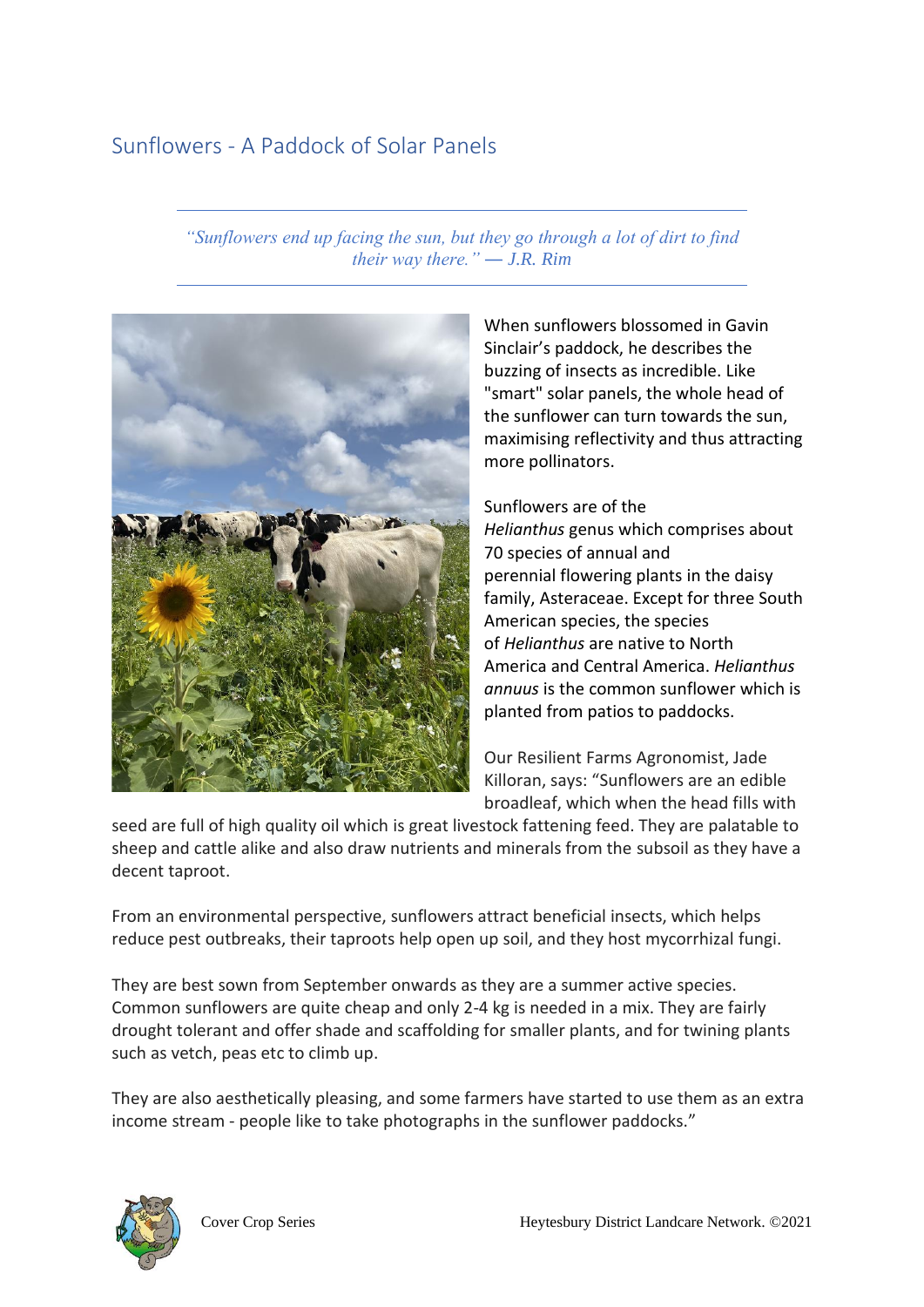### Sunflowers as Crops

Native American people grew sunflowers for their edible seeds and oil from Mexico to Southern Canada from as long ago as 5000 years. In the 16th century the first crop breeds were brought from America to Europe by explorers. It was in Russia that they were developed for their oil production and first grown on an industrial scale. Russia remains a principal producer of sunflower seeds, topped only by Ukraine which in 2018/2019 produced 15 million metric tonnes of seed.

### Healthy for cows and you too!

Some scientific sources, notably in the USA and Kenya, claim that sunflower oil in the diet of a dairy cow can improve yield and the quality/quantity of milk fat.

Oily sunflower seeds have long been known for their health benefits for humans. They're rich in healthy fats, beneficial plant compounds and several vitamins and minerals. Thanks to these, they are said to boost your immune system and energy levels.

According to Healthline, an American health website:

*"These nutrients may play a role in reducing your risk of common health problems, including inflammation, heart disease and type 2 diabetes. Sunflower seeds are especially high in vitamin E and [selenium](https://www.healthline.com/nutrition/selenium-benefits). These function as antioxidants to protect your body's cells against free radical damage, which plays a role in several chronic diseases. Additionally, sunflower seeds are a good source of beneficial plant compounds, including phenolic acids and flavonoids — which also function as [antioxidants](https://www.healthline.com/nutrition/foods-high-in-antioxidants)."*

Native Americans used sunflowers for its seeds, food and medicine. They used to extract juice from its stem to treat wounds while its water infusion was used to treat kidney ailments. There are images of sunflowers on the temples of the Andes mountains and in some parts of the Americas it was traditional to keep bowls of sunflower seeds on the graves of the deceased.

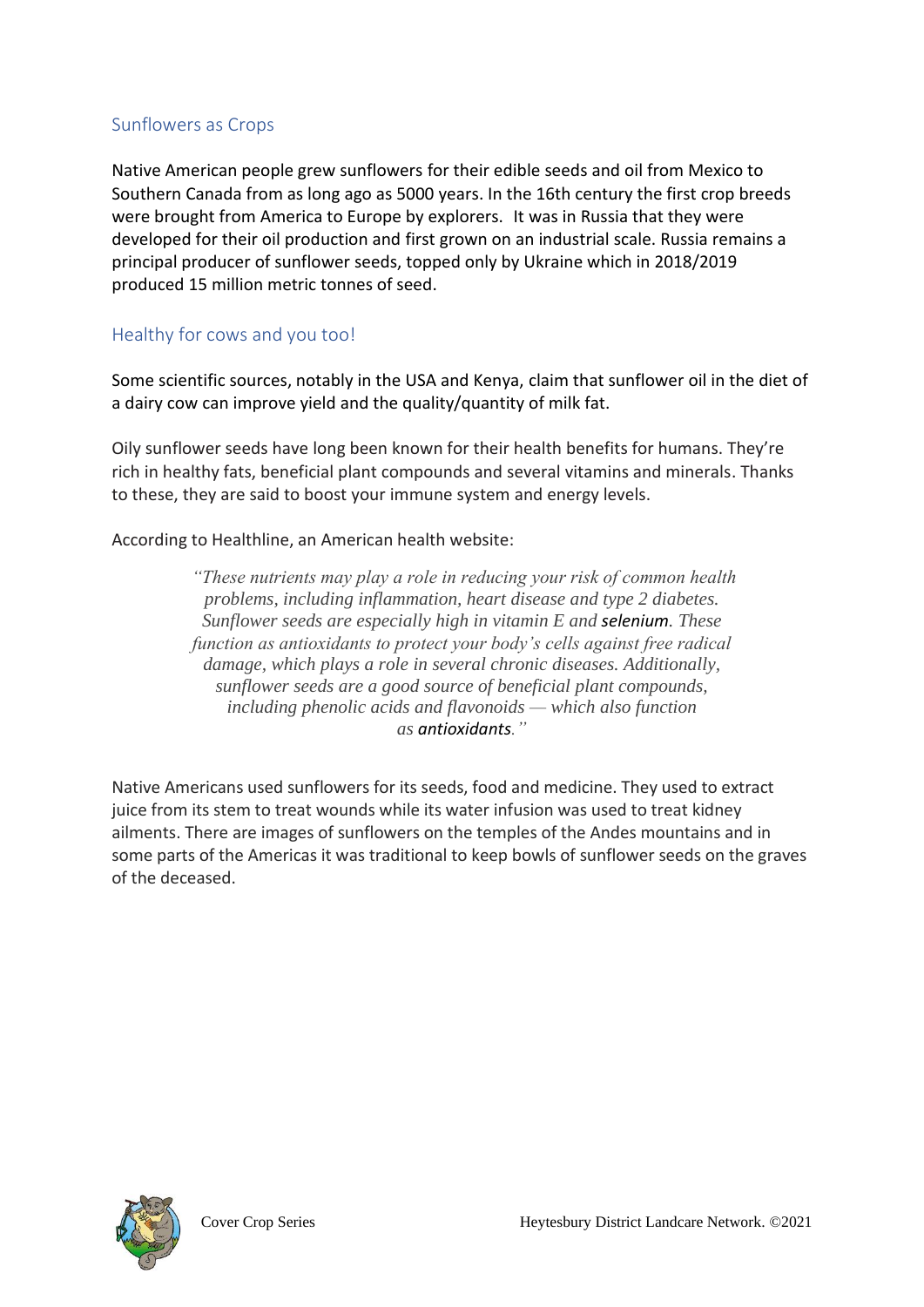## Which flower was Clytie turned into? The answer to last week's question.

In Greek mythology, Clytie is spurned by her former lover, Helios, the sun god. According to Ovid, in despair, she stripped naked, sat on a rock, and went on hunger strike, staring at the sun, in the hope that Helios would return to her, but he never looked back at her. After nine days she was transformed into a purple flower, the [heliotrope](https://en.wikipedia.org/wiki/Heliotropium) (meaning "sun-turning"), also known as turnsole (which is known for growing on sunny, rocky hillsides). However, the sunflower, which is native to the Americas and would not have been seen in ancient Greece, became the flower of choice in depictions of the tragic nymph. This is not surprising given its visual similarity to the sun and like the purple heliotrope, the sunflower (*Helianthus -anthos* is flower in Greek) follows the sun for maximum photosynthesis, a process known as heliotropism.





Dutch expressionist painter, Vincent van Gogh, was arguably obsessed by sunflowers. He produced multiple pictures in the late 19<sup>th</sup> century.

#### Fun Sunflower Facts:

**Not just a single flower -** It is perhaps not surprising that the Asteraceaen family to which the sunflower belongs used to be called the Compositae because the 'flowers' are a composite of many flowers, often of different types.

The "petals" or "sunrays" in a sunflower head are actually individual strap-shaped flowers called **ray flowers**, and the "sun disk" is made of smaller circular shaped individual flowers called **disc flowers**. The word "aster" means "star" in Greek, referring to the appearance of some family members, as a "star" surrounded by "rays". The cluster of flowers that may appear to be a single flower, is called a *head*. Each head generally has 13 to 30 ray flowers that are 2.5 to 5cm long, and 150 to more than a thousand-disc flowers!